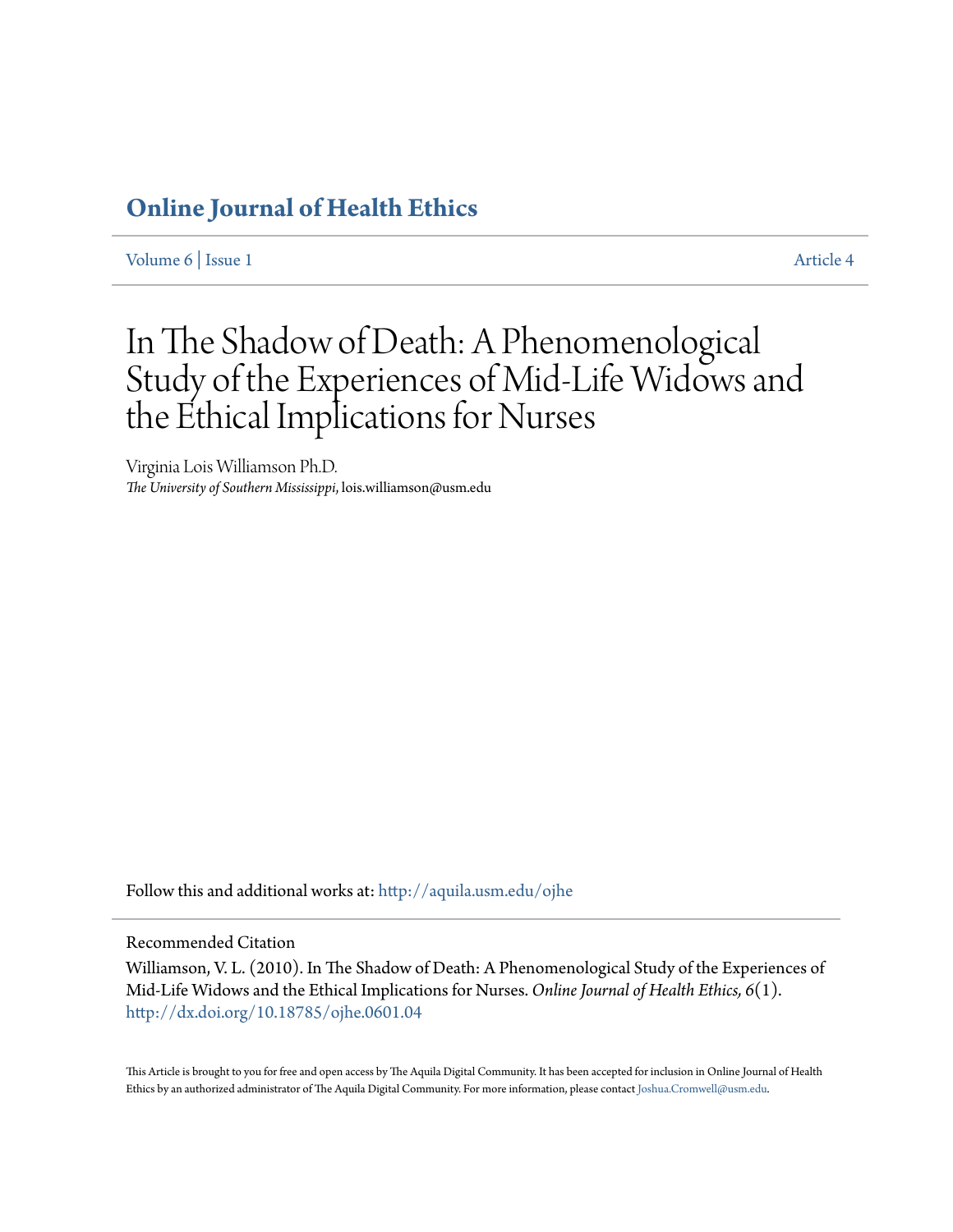# **In the Shadow of Death: A phenomenological study of the experiences of mid-life widows and the ethical implications for nurses.**

Virginia Lois Williamson, Ph.D.

PhD Graduate May 2010 University of Mississippi Medical Center

Employment: University of Southern Mississippi

Email: lois.williamson@usm.edu

#### **Abstract**

Although there is evidence to support nursing as a moral practice, there is no formula or dose to describe how much the nurse is obliged to risk in order to meet the ethical demand placed on him or her as a professional and to preserve the vulnerable trust essential to establish and maintain a therapeutic nurse-patient relationship. On the basis of research and significant statements from interviews with five participants, this article discusses examples of nurses' moral responsibility stemming from knowledge of consciousness about the value of presence inherent in the relationship between nurse and patient. The challenge for the nurse is to understand that the trust and power embedded in his/her meeting with patients entails a demand for attentiveness and an ethical obligation to make changes from the stories shared by those who, through a disruption in life, find themselves in the presence of a nurse.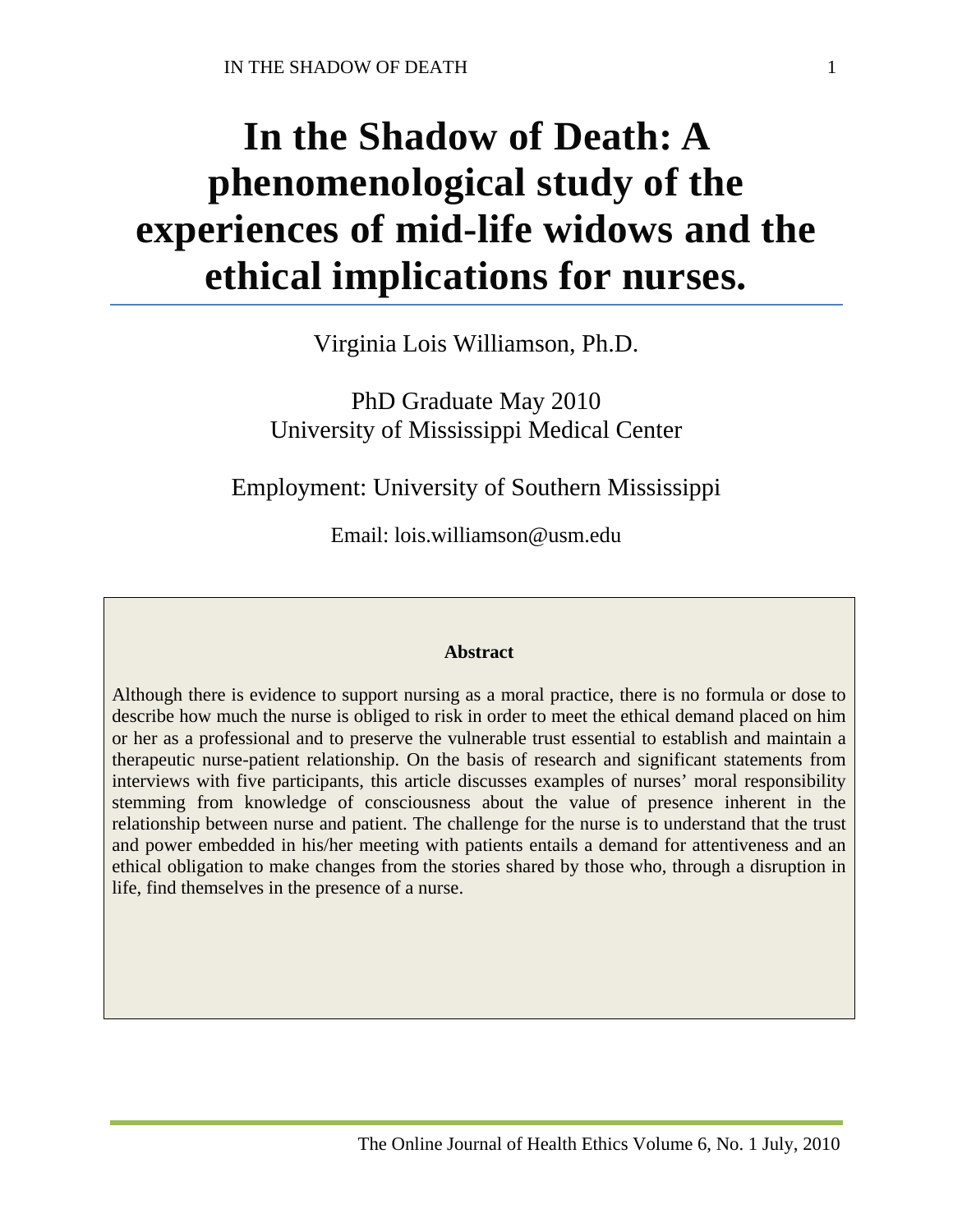#### **In the Shadow of Death: A phenomenological study of the experiences of mid-life widows and the ethical implications for nurses.**

#### **Introduction**

At the start of the  $21<sup>st</sup>$  century, health care for women faces a number of critical challenges (Lee & Estes, 2003). As reported by Lee and Estes (2003) new data are challenging old ways of providing care and exposing large disparities in the health status of women. A woman's health status is influenced by factors such as age, income, race/ethnicity and marital status. Employer-sponsored insurance is the predominant form of coverage for nonelderly women, with six in 10 covered by their own or their spouse's employer.

Each year nearly 10 million individuals in the United States will face the loss of their spouse, 69% of these being women. Wylie (1997) stated that the average age at which women become widowed is 56 and they remain spouseless for an average of 14 years (U.S. Bureau of the Census (1999)). More recent statistics reported by the 2006 U.S. Census indicated 32% of women aged 55 and older are widows; while 9% of men aged 55 and older are widowers. Although the average age falls just outside the middle age range (35-55), there is limited documented data available regarding this age group.

Death of a spouse is described as one of the most stressful of all life events across all ages and cultural backgrounds. Kaslow (2004) describes the loss of a spouse for many individuals as one of the most tragic events that can occur. According to Holmes and Rahe (1967), bereavement increases stress and anxiety and can inhibit otherwise health-promoting behavior, thereby increasing negative health outcomes. Anxiety and stress in the bereaved is typified by decreased cognitive function, decreased problem-solving ability, inability to relax, and assumption of a hostile attitude (Lindermann, 1944). According to Kaslow (2004) even a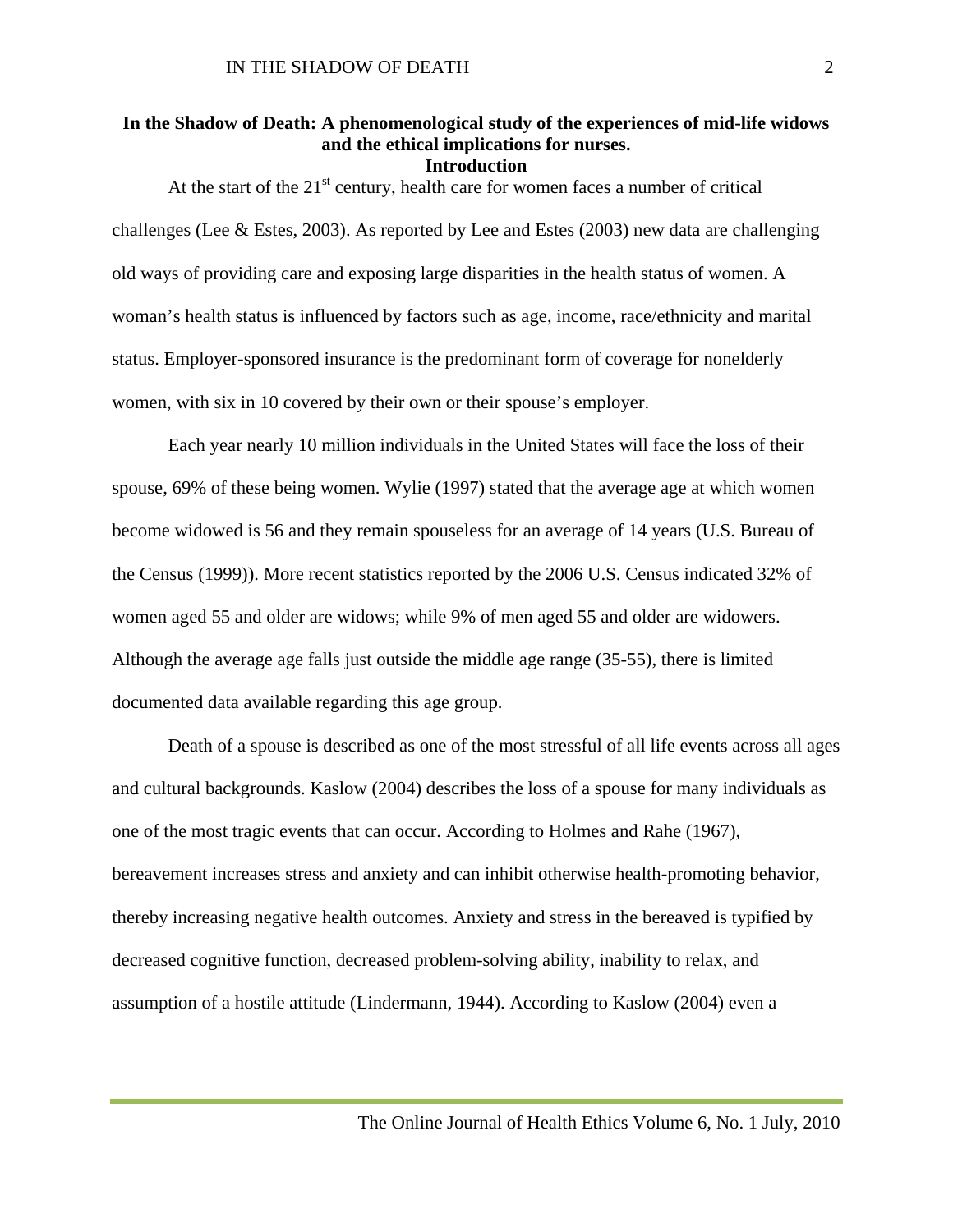different scenario may occur when someone is confronted with the sudden, instantaneous death of a partner.

Parks & Weiss (1983) found that sudden unexpected death has been shown to have a debilitating effect on the bereaved in that shock acts to prolong grief, as well as to produce excessive physical and emotional traumas. Sanders (1980-1981) found that sudden death was such a shock that the capacity of the bereaved to cope was diminished greatly and full functioning was not recovered by some even four years following the death. Lundin (1984) describes participants who had experienced a sudden death and found they had more somatic and psychiatric illnesses, when compared to persons who had experienced an anticipated death. Miller and McGown (1997) discuss the variables of socioeconomic status, religiosity, stigmatic death and concurrent crisis as external mediators.

#### **Purpose**

The purpose of this article is to present results from a larger study (Williamson, 2010) and to propose new ethical guidelines based on the researcher's experience with respondents. New guidelines are needed regarding middle-age women's health and advocates are needed to bridge the work done on behalf of women's health and bereavement after the sudden death of a spouse. The aim is to advocate for earlier connections in the nurse-patient relationship. Many studies have shown that the presence of a nurse practicing from the ethic of caring will encourage positive mental health. Raising awareness of bereavement care and support as a primary prevention health issue can, thereby reduce morbidity from unresolved grief and resulting health problems and can promote the quality of life for those facing major changes in their lives. Grief is not the total experience of the survival process for mid-life women who have lost their spouse to sudden death. Mistaking grief for the whole of the experience of any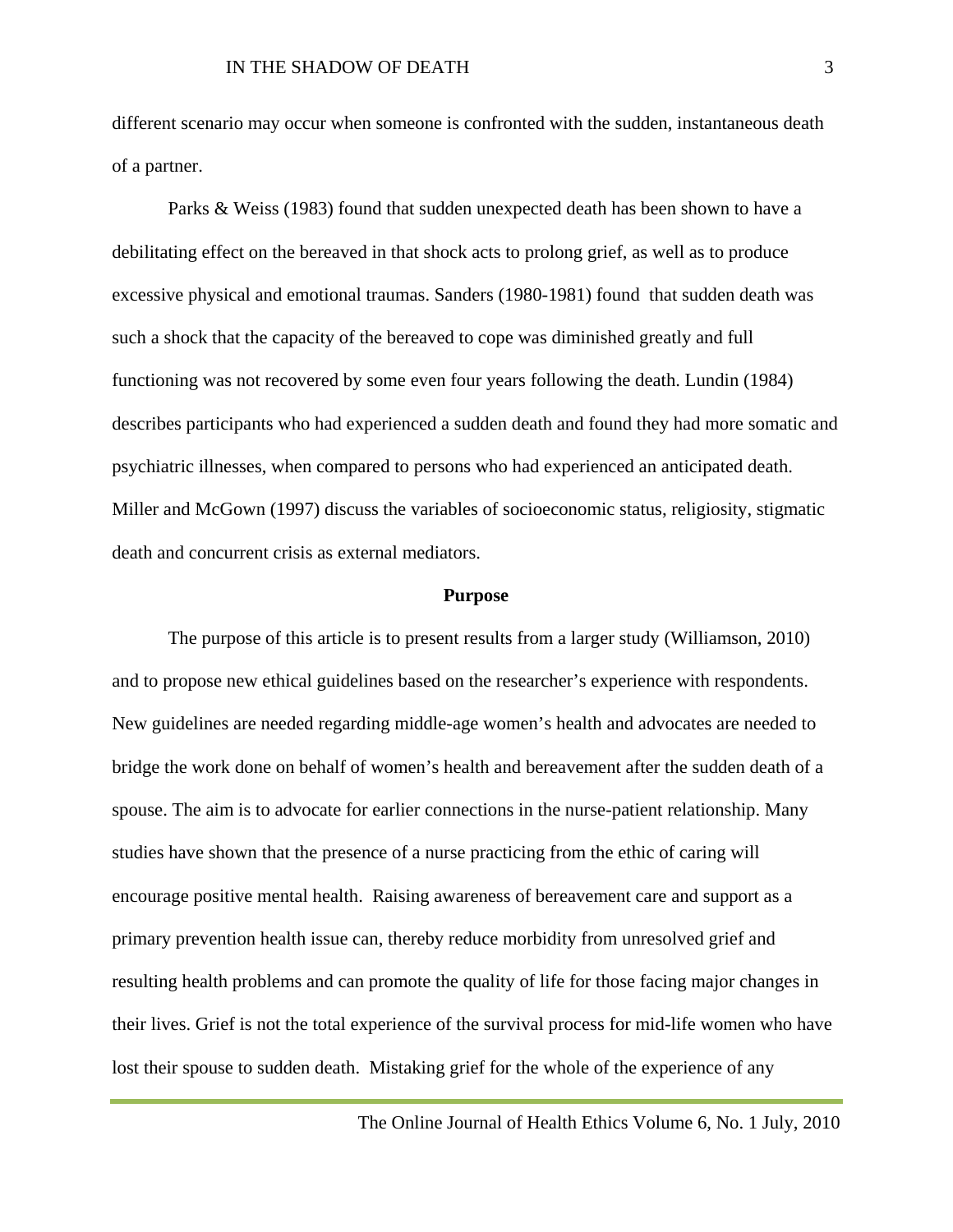bereaved person is misleading because the experience is far more complex, entailing diverse emotional, physical, intellectual, spiritual, and social components.

#### **Background and Significance**

Issues surrounding dying and death raise many ethical concerns and questions for nurses as well as for the nursing profession. Many of these issues evoke a nurse's personal feelings of ambiguity about death. Nurses should examine, individually and collectively, their own values in relation to death, quality of life, the importance of the individual needs of patients, and the caring dimensions of the nurse-patient relationship.

The phenomena of concern to nurses in all practice settings are human experiences and responses and emotions to birth, health, illness, and death. Nurses focus on these phenomena within the context of individuals, families, groups, and communities. The nurse's philosophical, theoretical and research-based understanding of these phenomena and the preferences of patients, families, or communities guide the formulation of plans of care. The American Nurses Association (ANA) in Nursing's Social Policy Statement list the following values and assumptions which undergird professional nursing's contract with society:

- 1. Humans manifest an essential unity of mind, body, and spirit.
- 2. Human experience is contextually and culturally defined.
- 3. Health and illness are human experiences. The presence of illness does not preclude health nor does optimal health preclude illness.
- 4. The relationship between nurse and patient involves participation of both in the process of care.
- 5. The interaction between nurse and patient occurs within the context of the values and beliefs of the patient and the nurse.
- 6. Public policy and the healthcare delivery system influence the health and well-being of society and professional nursing.

These values and assumptions apply whether the recipient of professional nursing care is

an individual, family, group, community, or population. The ANA emphasizes that it is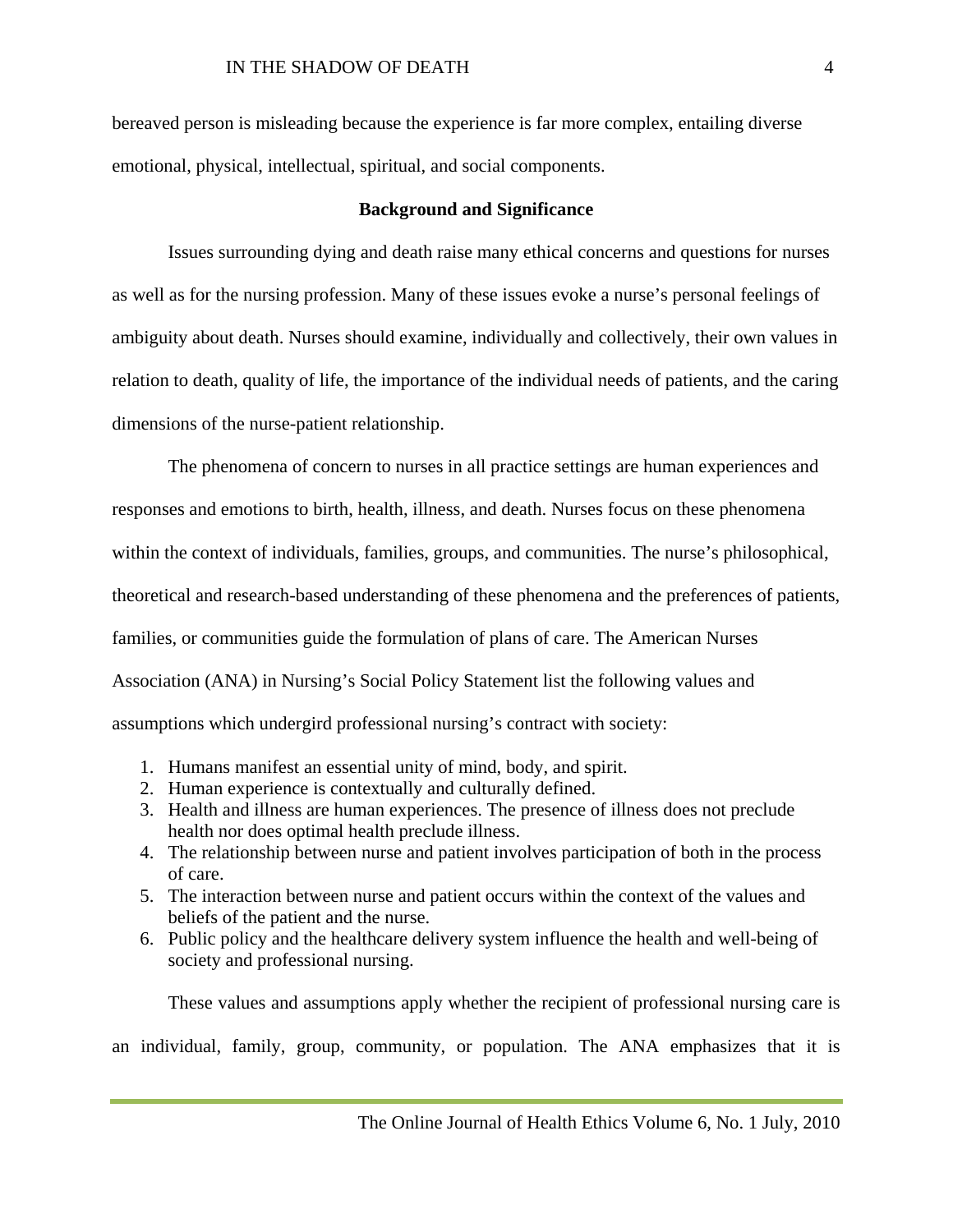important for nurses to integrate objective data of the physical (cellular to anatomical levels) with knowledge gained from an understanding of the client's subjective experience. When nurses do not listen to the subjective experiences of patients, they are not practicing in an optimal healing environment as described by the ANA.

The lived-experience is context-bound and best understood by a person's perceptions (Benner, 1984). Perceptions are built upon one's contextual experiences and come about through an awareness of one's existential context (Benner, 1984; Munhall, 2007). An underlying assumption of the approach humans choose as they encounter events in their life-world, based on the works of Merleau-Ponty (1962) is that the situated individual co-creates and is created by temporal, environmental, and historical contexts.

#### **Scope of the Problem**

#### *Placing middle aged women in the context of their life-world*

Burkhauser and Smeeding (1994) report eighty percent of all widows in poverty become poor only after their husbands die, and compared to men, elderly women are three times more likely to be widowed. Change in marital status and its subsequent effects were demonstrated by Shaw et al. who examined a group of women over a nine-year time span and found that poverty was relatively rare and did not increase among women who were married at both times in their study. Unfortunately, many of the fundamental political and economic structures that produce women's poverty are attributable to the death of or divorce of the spouse.

As nurses and nursing researchers reflected more on the bereavement experience of middle-age women, they began to question what it is that nurses do with the stories shared by these women. What connections do nurses make with the knowledge that they have gained from stories? What do nurses know about this experience? Maybe nurses do not listen to these women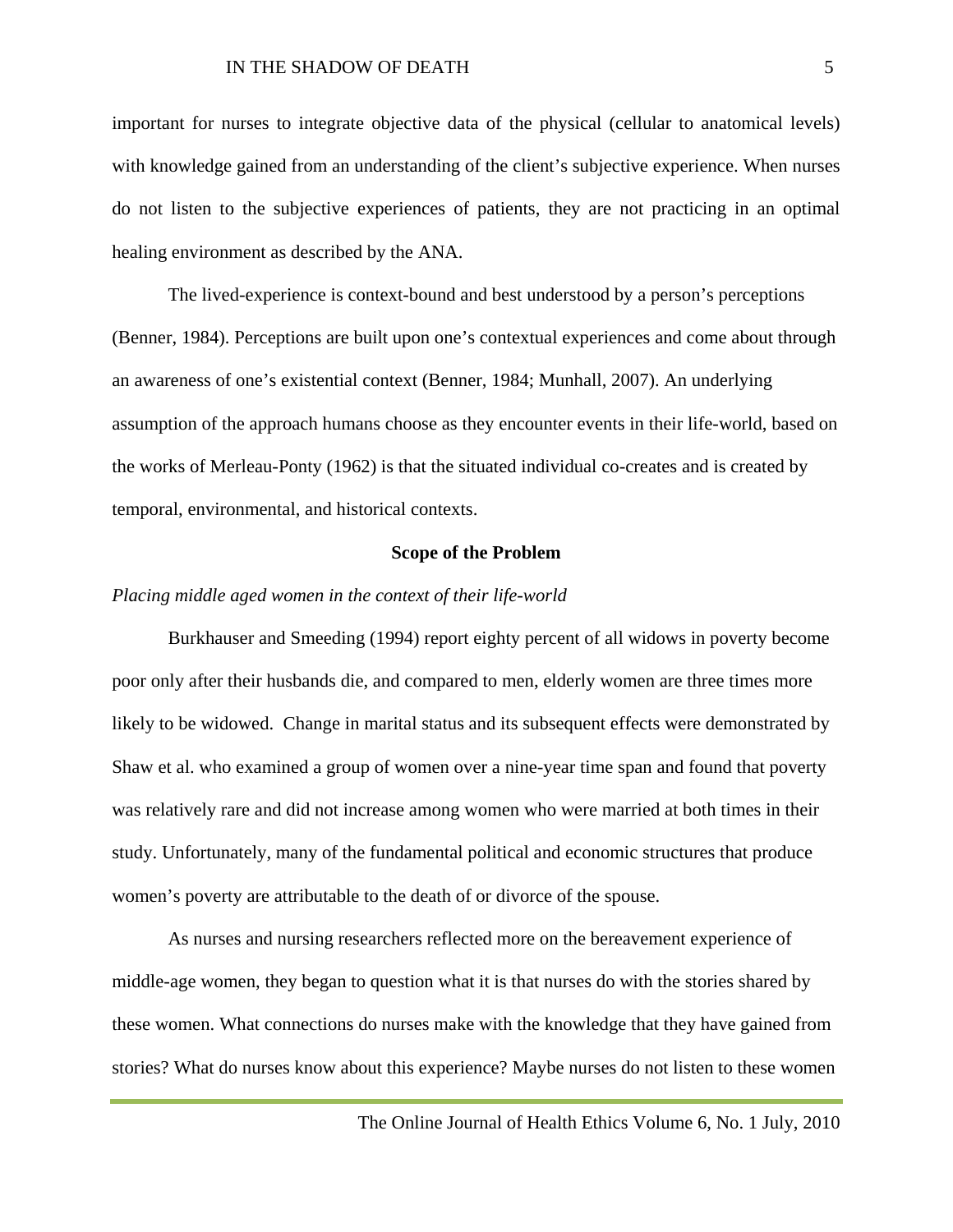until there is a pathological change that brings them into the system. Do nurses ignore women's stories of bereavement as part of their history? It is difficult to escape the realization that there are many things that nurses do not know, but there is a consuming desire to learn more about this experience as indicated in this research.

#### **Ethical Concerns for Research**

#### *Vulnerable Groups*

Researchers should pay particular attention to the ethical dimensions of a study when people who are vulnerable are involved. Adherence to ethical standards is straightforward. The rights of special vulnerable groups, however, may need to be protected through additional procedures and heightened sensitivity on the part of the researcher. Vulnerable subjects are defined by Polit & Beck (2004) as a special group of people whose rights in studies need special protection because their circumstances place them at higher-than average risk of adverse effects. Caplan (1990) writes that the loss of loved ones through death causes suffering and intense mental anguish in survivors. Certain topics such as the sudden violent death of a loved one are extremely sensitive and place participants in a vulnerable situation as the researcher asks the probing questions to elicit the necessary data.

Limited nursing research has been done in the immediate bereavement period particularly within four months to one year after the death; this is considered the suggested time frame to wait before research studies should be done. However, the review of literature, as well as findings from this present study, demonstrates that this is the period of time when the bereaved is the most in need of grief interventions. It would seem that data collected during this time frame would better define the type of interventions needed. Formal support groups such as the widow-to-widow programs have shown that this is the time that sharing of one's emotions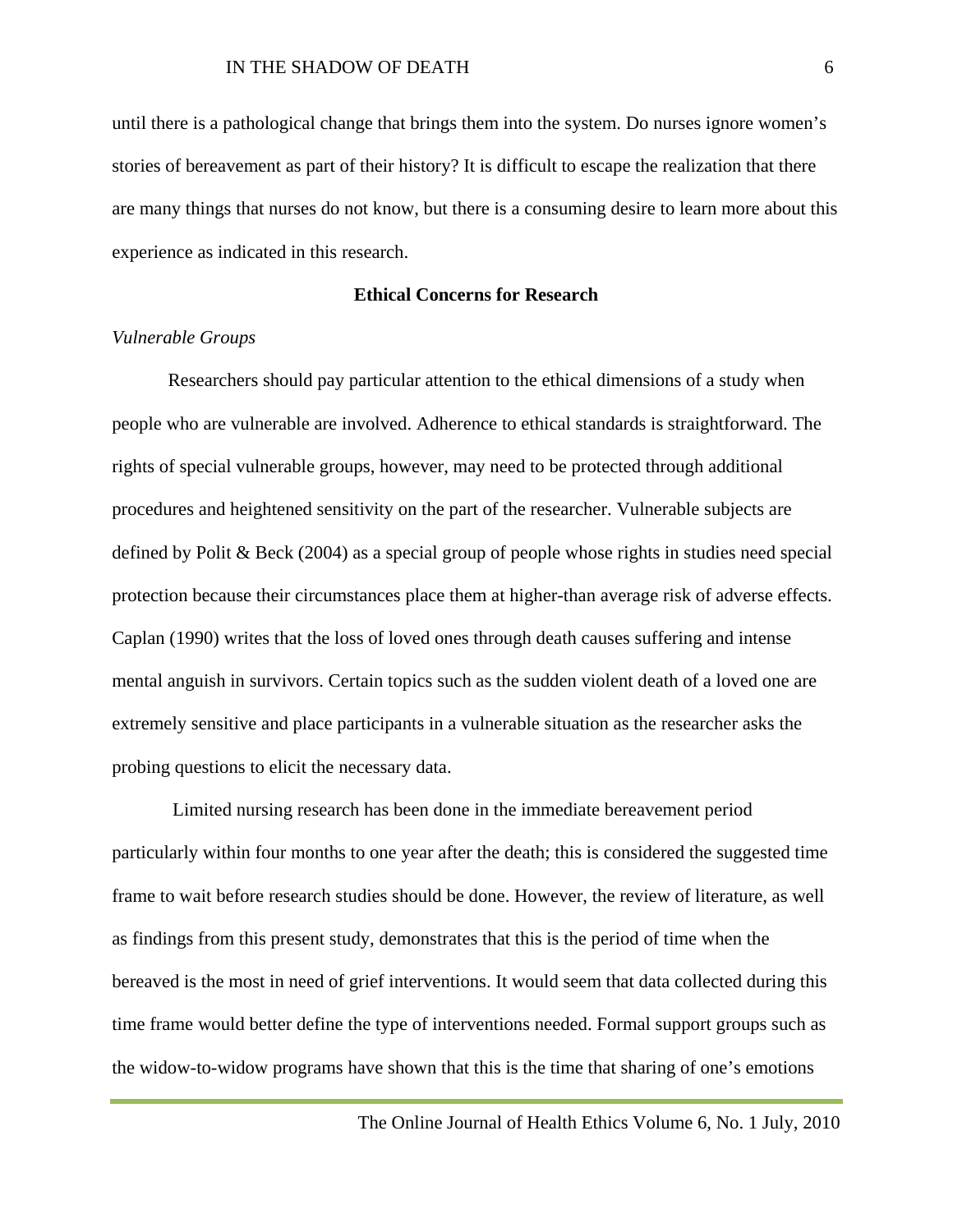and experiences with other individuals who have had a similar experience is the most helpful. A nurse working from the perspective of the Theory of Health as expanding consciousness (HEC) would enhance this experience.

Speziale & Carpenter (2007) explain that given the intensity of the interaction between researcher and participant, the researcher also may be in a vulnerable position. Polit & Beck (2004) reported that subjectivity and collaboration makes the researcher vulnerable. They suggest that the researcher being emotionally immersed in the lived experience of others, continually sensitive to the potentially injurious nature of language, and experiencing the rights of passage as an interviewer/observer- all require an inner strength that can be enhanced by self care.

Bereavement resulting from death of a loved one includes a wide range of psychological and physiological responses that are frequently categorized as part of the grief process. Bereavement increases stress and anxiety and can inhibit health-producing behavior, thereby, increasing negative health outcomes. Some of the negative mental health outcomes experienced by the bereaved may develop into full-blown psychiatric diagnosis such as major depression, and anxiety disorders (American Psychiatric Association, 2000). Middle age women's health represents a complex interplay of medical, social, and economic factors that cannot be understood in isolation. Successfully addressing the needs of middle-age women's health requires the participation of both those interested in women's health and those concerned about bereavement issues to create a new agenda grounded in three areas: (1) there is a gendered relationship between socioeconomic structures and health over time; (2) there are gender-specific implications of health care financing and policy; and (3) there are health consequences associated with bereavement.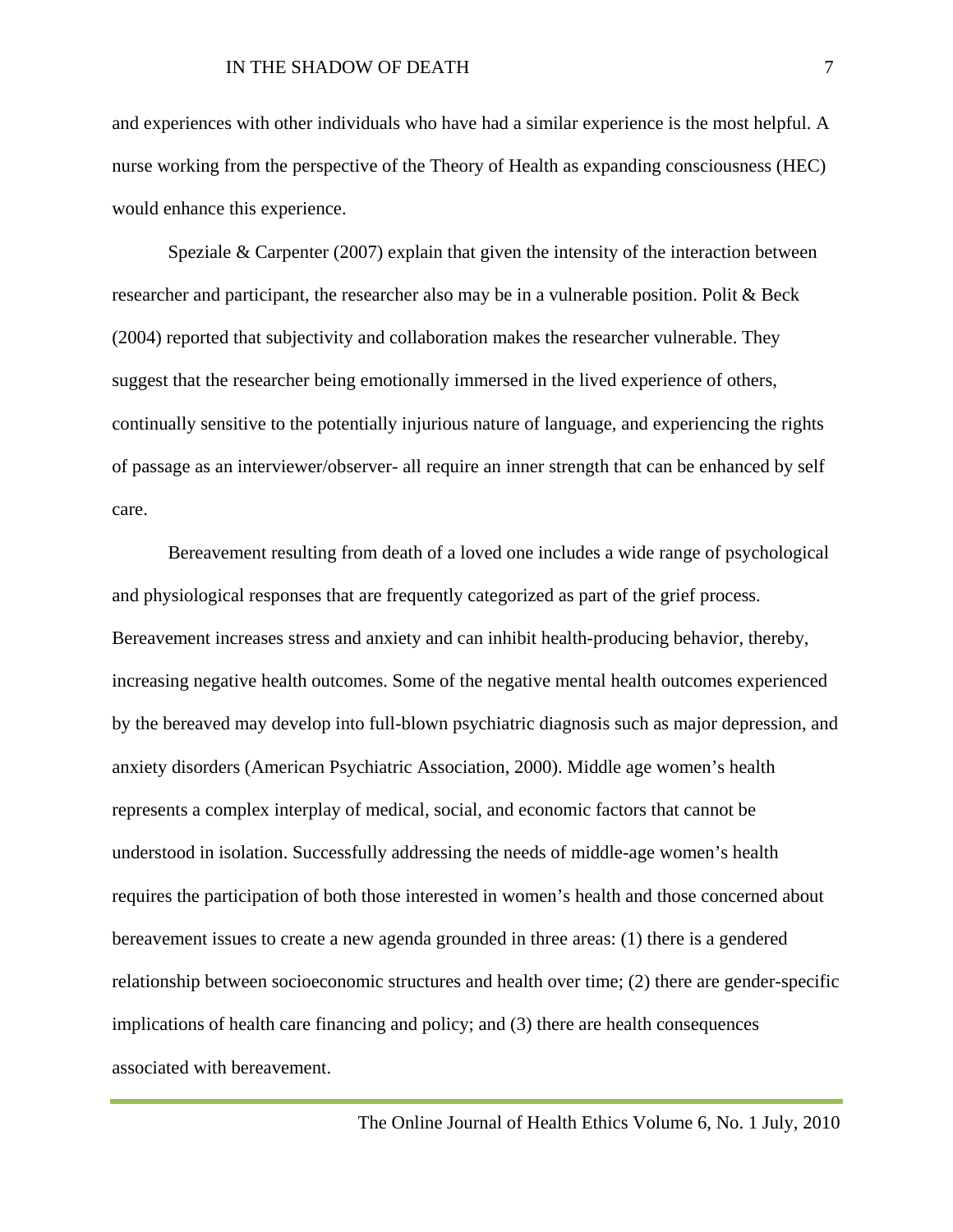Speziale & Carpenter (2007) caution the researcher not to stray from the focus of the investigation. After each interview in the larger study each participant was asked if she needed follow-up. Contact information for additional help was provided if the participant expressed an interest. Douglas (2004) warns those who make use of narrative inquiry to guard against believing that their interviewing work is therapeutic for the participant and further warns researchers against being too personally intrusive. There is a significant difference between acknowledging that the research interview can function as a means for personal change (expanding consciousness) and holding a position that intensive interviewing is usually therapeutic. Douglas (2004) clarifies researchers are not therapist and the two roles should not be confused. As a special provision for this aspect of the study, the researcher relied on the experience of a Psychiatric Advanced Registered Nurse Practitioner (ARNP) employed by Miami-Dade County in Florida to design a handout which was available in the event of a setback or if the participant felt they needed further intervention or the option of exclusion from the study.

#### **Theoretical Context / Philosophical Underpinning**

This article comes from a larger study that was framed conceptually by Newman's Theory of Expanding Consciousness (Newman, 1994, 1997, 2008) and by the theories of developmental stages. One theory of development is presented for reference and as a means to situate the sample in the proper social context.

Newman's theory is a composite of her early influences and life and practice experience. As early as 1977, while Newman was preparing for a presentation entitled "Toward a Theory of Health" the theory of Health as Expanding Consciousness (HEC) began to take shape. Drawing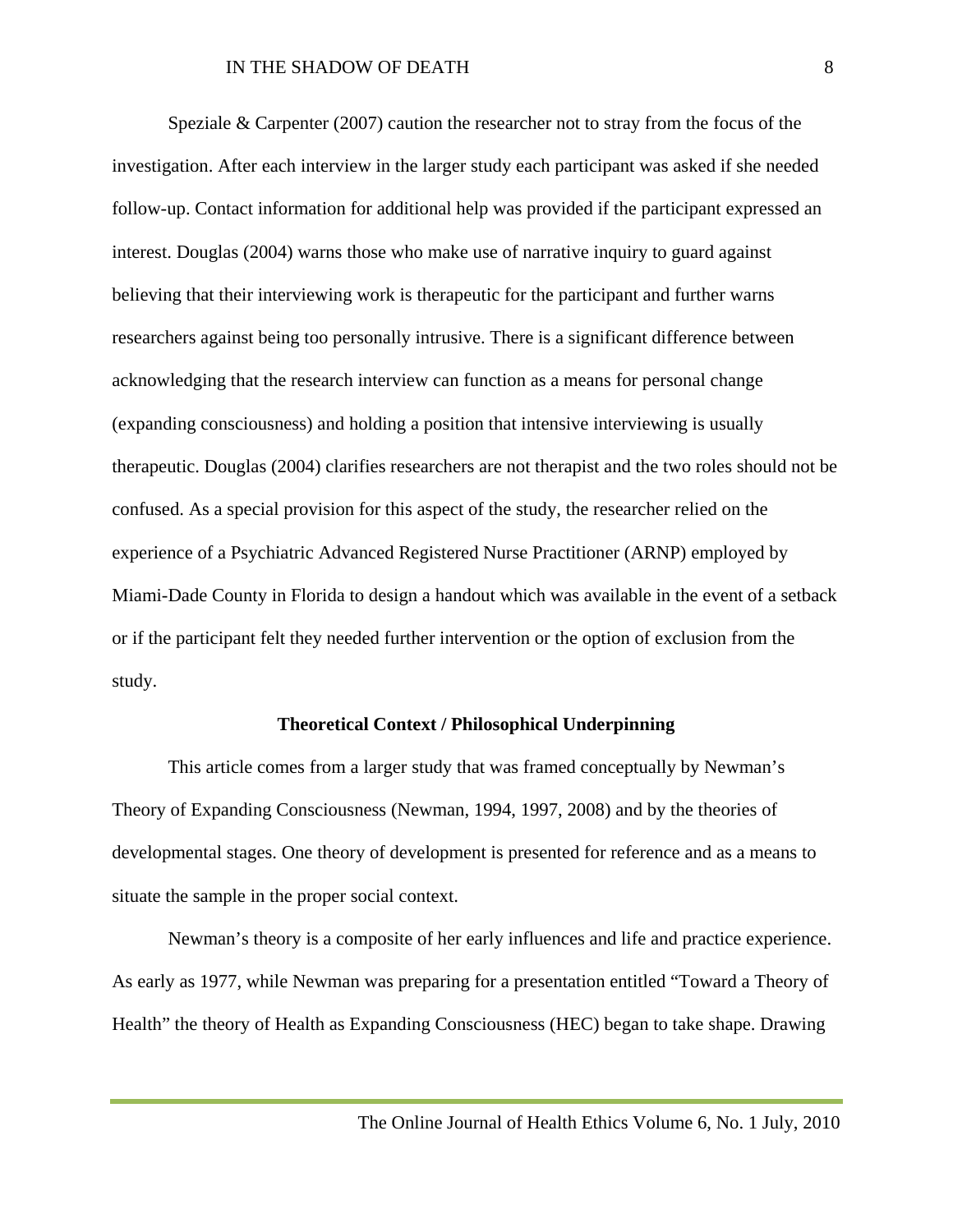on the work of Martha Rogers and Itzhak Bentov and on her own experiences and insights, the summary of what she proposed is that:

- 1. Health encompasses conditions known as disease as well as states where disease is not present;
- 2. Disease, when it manifests itself, can be considered a manifestation of the underlying pattern of the person;
- 3. The pattern of the person manifesting itself as disease was present prior to the structural and functional changes of disease;
- 4. Removal of the pathology in itself will not change the pattern of the individual;
- 5. If becoming "ill" is the only way an individual's pattern manifest itself, then that is health for that person; and
- 6. Health is the expansion of consciousness. (Newman, 1997, p.5 )

Newman states, "The responsibility of the nurse is not to make people well, or to prevent their getting sick, but to assist people to recognize the power that is within them to move to higher levels of consciousness". (Newman, 1997, p.47)

She demonstrated that nurses wanted to go beyond combating diseases; that their goal was to accompany their patients in the process of discovering meaning and wholeness in their lives. Newman's theory can serve as a guide for them to do so. After identifying the basic assumptions of the HEC theory, the next step for Newman was to focus on how to test the theory with nursing research and how the theory could inform nursing practice. Newman began to concentrate on:

- 1. The mutuality of the nurse-client interaction in the process of pattern recognition,
- 2. The uniqueness and wholeness of the pattern in each client situation,

The Online Journal of Health Ethics Volume 6, No. 1 July, 2010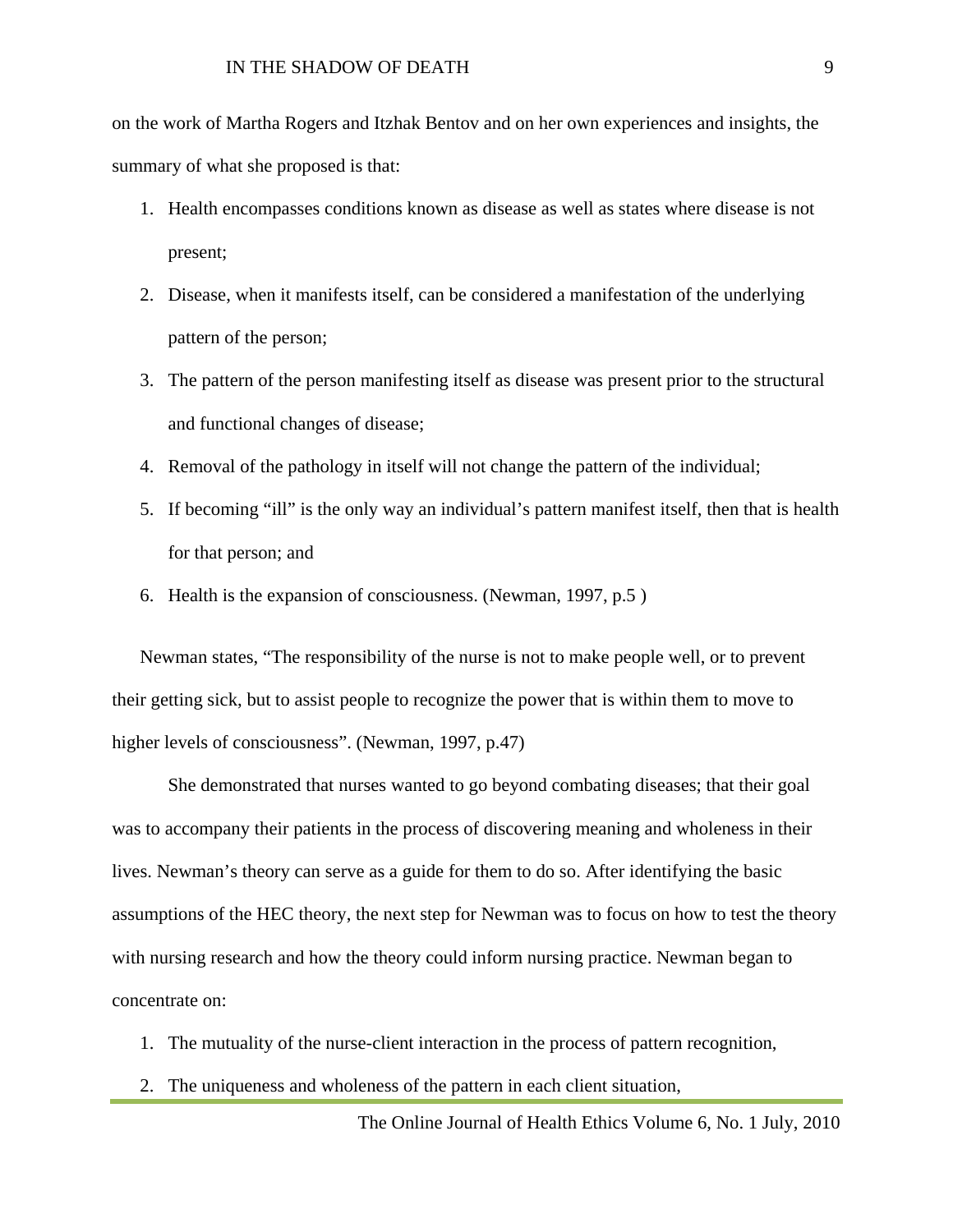#### IN THE SHADOW OF DEATH 10

- 3. The sequential configurations of pattern evolving over time,
- 4. Insights occurring as choice points of action potential, and
- 5. The movement of the life process toward expanded consciousness. (Newman, 1997, p.54)

#### *Sequential configurations of pattern evolving over time*

According to Newman's theory, each person exhibits a distinct pattern, which is constantly unfolding and evolving as the person interacts with the environment. She describes these patterns as information that depicts the whole of a person's relationship with the environment. Pattern is a manifestation of consciousness, which Newman defines as the informational capacity of the system to interact with its environment.

Newman points out that the nurse-client relationships often begin during periods of disruption, uncertainty, and unpredictability in patients' lives. When patients are in a period of chaos due from disease, trauma, loss, or other disruptive states they often cannot see their past or future clearly. In the context of the nurse-patient partnership, which centers on the meaning the patient gives to the health predicament, insight for action arises and it becomes clear to the patient how to get on with life. Newman sees this as experiencing an expanding present that connects to the past and creates an extended horizon of action potential.

#### **Women's Role in American Society**

Money does more than buy the goods and services that people use every day. It is a money world. Money influences individuals in their relationships with members of their own family as well as with others around them. It affects individuals' standard of living, their goals, and their emotions. There are some hidden benefits for the working wife that does not show up in the pay check. The Social Security benefits, after working a year and a half, have very substantial monetary value. And most workers get substantial fringe benefits in the form of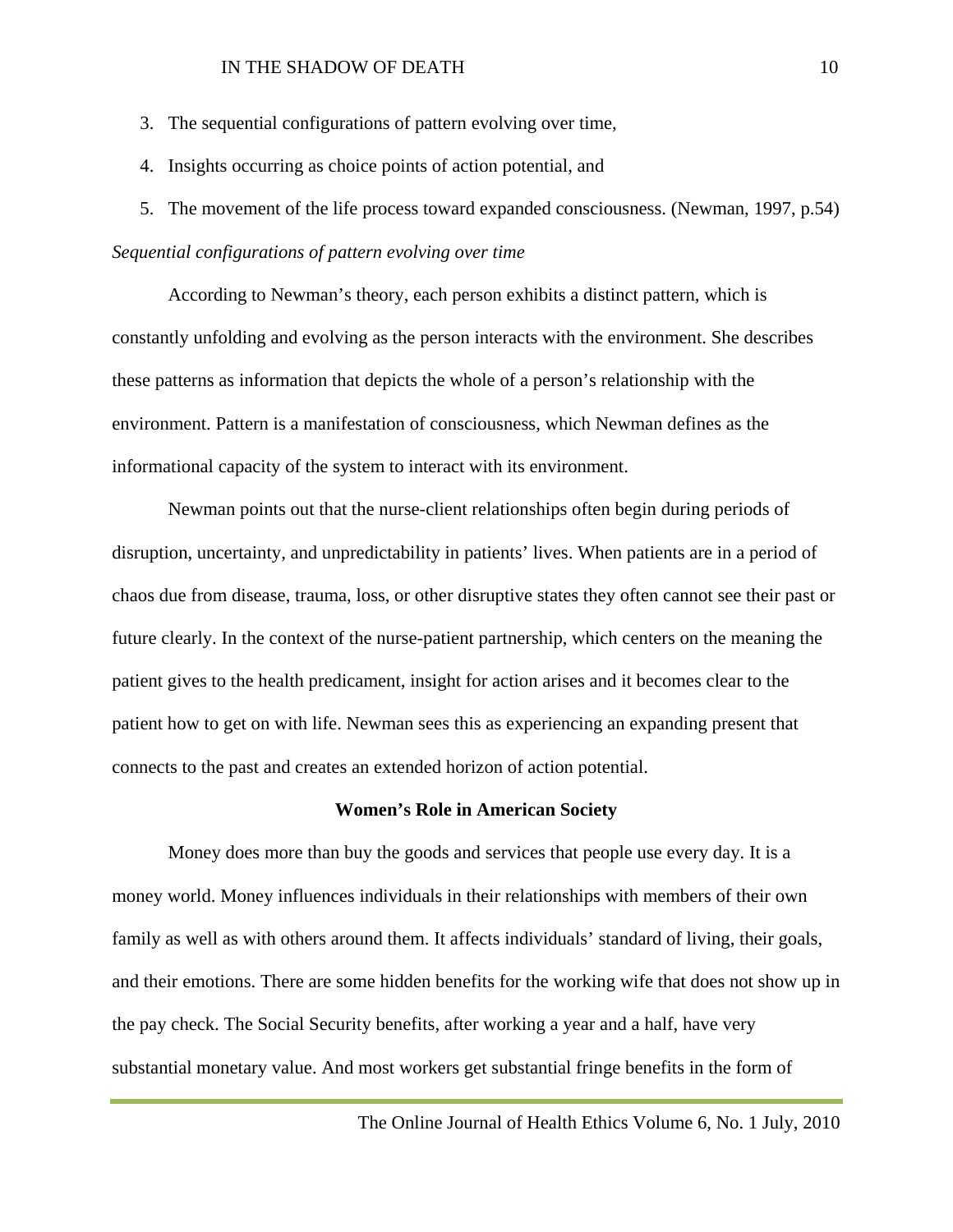insurance-medical and hospitalization- and pension funds. Women employed in stores usually get discount privileges and perhaps bargain-sale opportunities. Finally, by knowing how to handle a job, a wife is acquiring economic security that would be valuable in the event of premature death of her husband.

#### *Gilligan's theory of moral development*

One study on moral development in women and men by Gilligan has demonstrated gender differences in describing high morality as described in Edelman & Mandle (2002). Women discussed issues of selfishness versus responsibility, of exercising care, and the avoidance of hurting others according to Gilligan's work. Men described terms of justice, fairness, and the rights of individuals. Gilligan's theory of moral development suggests that there is a different process of moral development in women in society (Edelman & Mandle, 2002). Women maintain a particular status in American society, in the labor market, and in the family as demonstrated by Estes (2000). Women play a unique role as society's caregivers.

Gender bias in nursing and nursing research is a hotly debated issue, according to Polit and Beck (2004). Using data from a consecutive sample of 259 studies published in four leading nursing research journals in 2005-2006, they examined whether nurse researchers favor females as study participants. On average, 75.3% of study participants were female, and 38% of studies had all-female samples. The found that bias favoring female participants was statistically significant and persistent. The bias was observed regardless of funding source, methodological features, and other participant and researcher characteristics, with one exception, "studies that had male investigators had more sex-balanced samples". So one wonders, is it simply because there are more female nurses than male, or is there a bias on the part of researchers in a predominantly female occupation to represent a female perspective on nursing?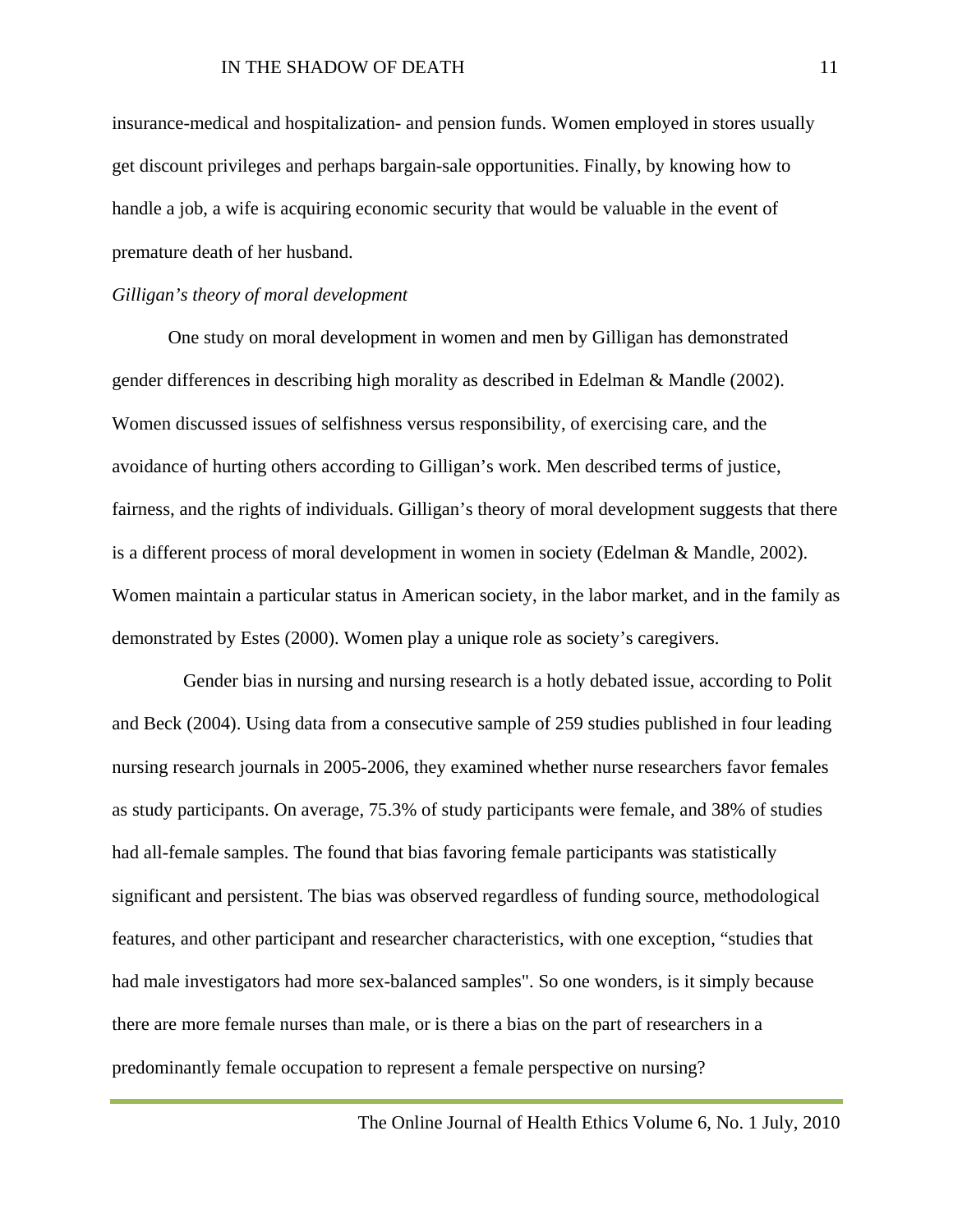#### IN THE SHADOW OF DEATH 12

These theories provide the nurse with a framework for observations, interactions, and health care planning for individuals and their family members. Each person and family exist in a larger community; this community, whether on a local, state, or national level, can greatly influence the availability of health care and the climate of health promotion versus a disease focus of care. Understanding care giving through gender and across the life course will promote solutions that address the disproportionate burden of care giving on women.

#### *Becoming a Widow*

Individuals make many choices that affect their health each day and multiple factors may influence how these choices are made. The stage of motor, social, and cognitive development can greatly influence how the person perceives a situation and the choices arising from that situation. The nurse who has studied development has a clearer idea of how a person may respond to a given idea or situation at a specific age or stage of development.

Some change can be positive; examples are personal change which enables growth and development and organizational change which can enhance personal and collective achievement, motivation and reward. Some change is negative and damaging and usually is related to the loss of personal power, self-esteem or able-bodiedness; examples are crime, accident or violence. Other change may hold mixed blessings and, therefore, means there is a struggle for growth pitted against the need for change; examples are the loss of a partner or loved one through death or divorce, moving to a new house or country, or changing of a job. The struggle may result in very positive development but it can also be painful and there is almost always some sense of uncertainty.

A researcher working from the phenomenological perspective is concerned with the lived experience of the people involved, or who were involved, with the issue that is being researched.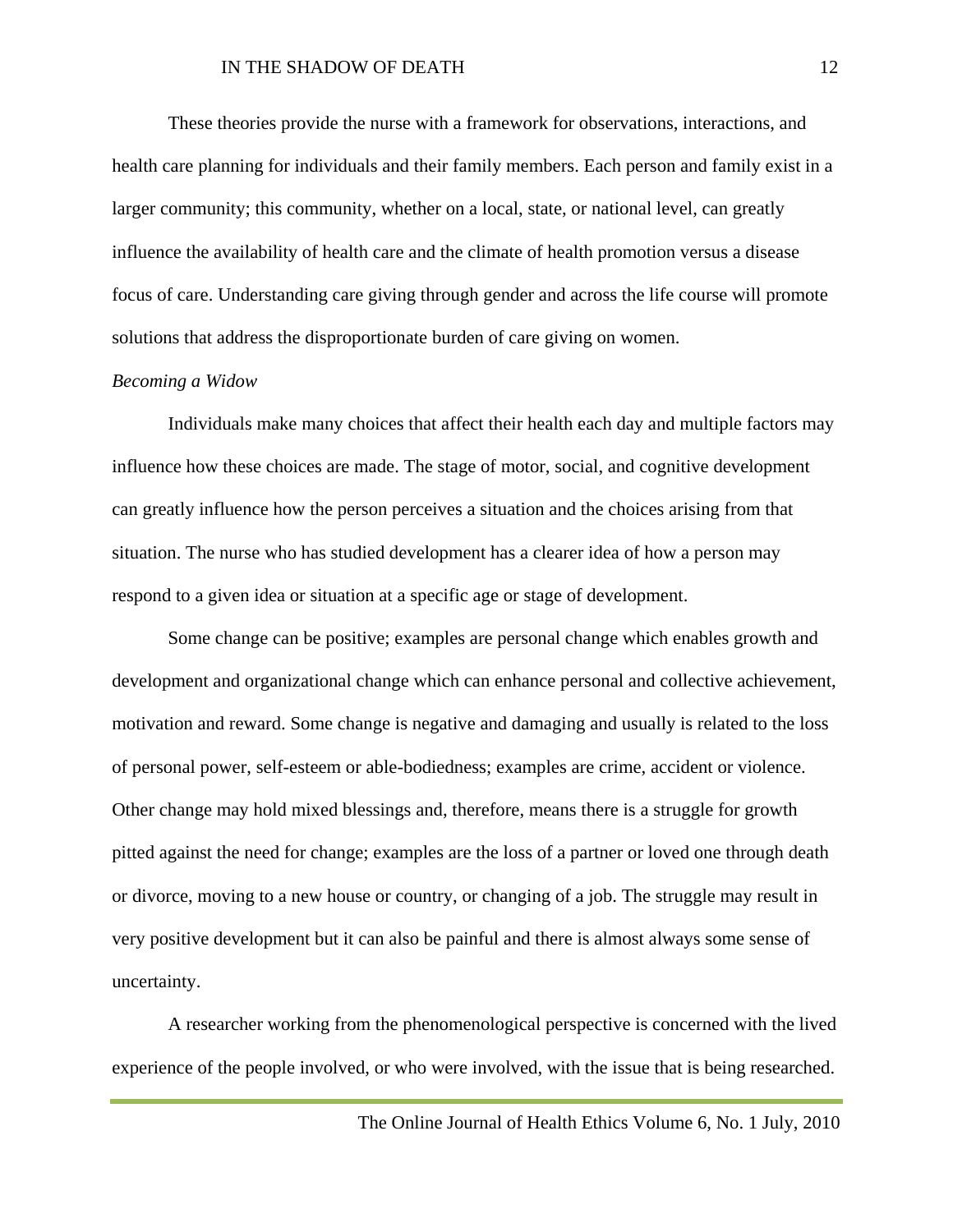From the larger study a descriptive design was used and was appropriate because the goal was to gain additional information about a particular group or situation which is the lived experience of grief after sudden death of a spouse and to describe the meaning the survivors ascribe to the experience. In a descriptive design, the researcher does not manipulate the variables, but describes what becomes illuminated (Burns & Grove, 1997). With this design, there was no attempt to establish causality. The intent was to gain information that may be helpful in developing theory, to identify problems with existing systems, or to identify the manner in which situations are currently managed. The sample included participants who had experienced the sudden death of a spouse.

#### **Research Question**

The focus of this secondary analysis of the data was to identify themes related to ethical issues widows faced in the immediate bereavement period. Interviews from five participants from a larger study were used to identify these themes.

#### **Findings from the Study**

#### *Thematic Analysis*

Secondary analysis of the data provided significant statements related to the *ethics of care* of bereaved women's major stressors as they tried to assimilate the news of the sudden death of their spouse and at the same time carry out the responsibilities and activities of daily living. Significant statements, arrived at by their similarities, parallelisms, and key-word content were condensed into themes. Themes identified were; 1. *Intrusive encounters*, 2. *Financial concerns*, 3. *Health concerns,* 4. *Conflicts associated with caregiver role.*

*Theme one*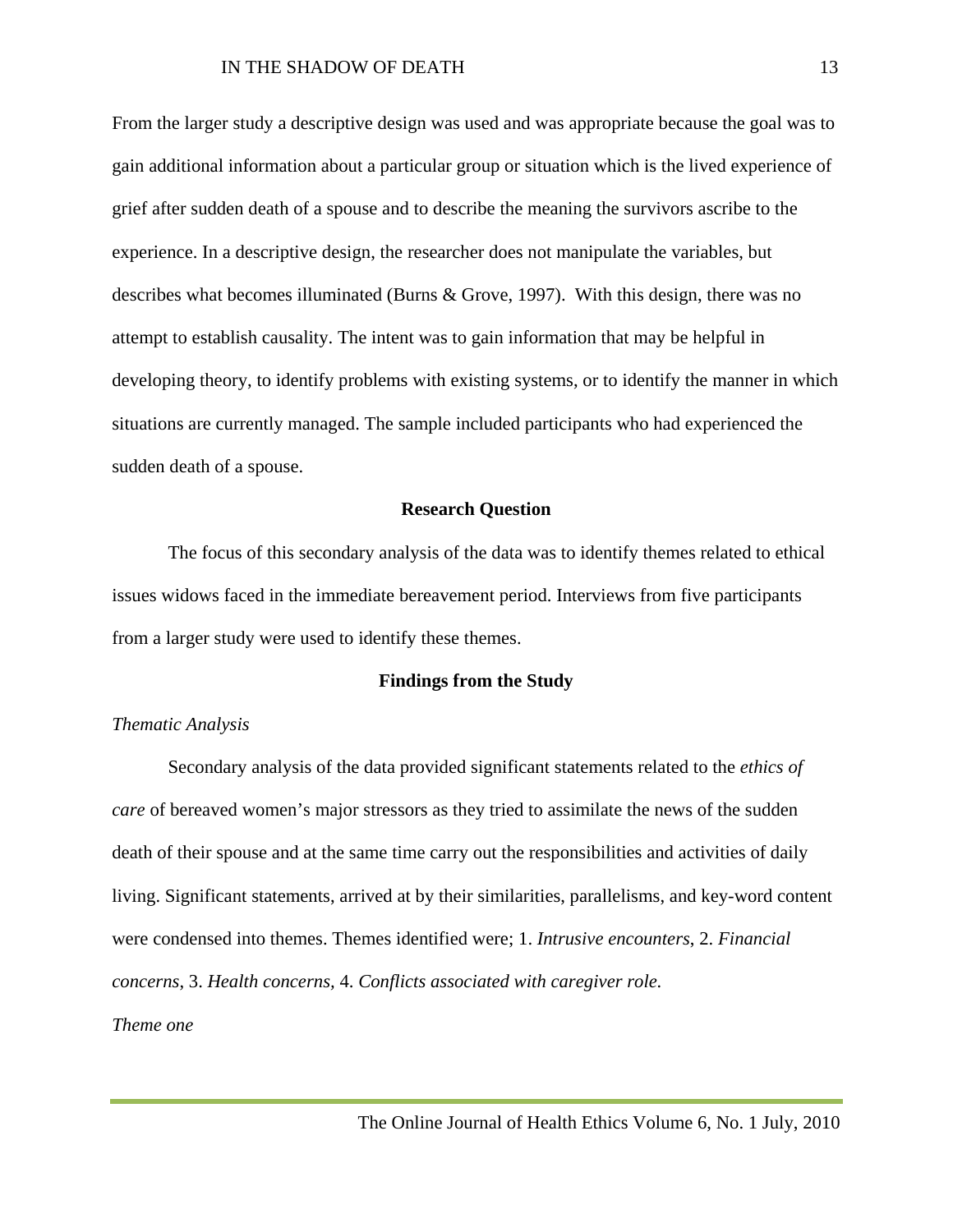Significant statements and intact narrative exemplars were extracted from the interview regarding the first theme *Intrusive encounters.* Examples were: a) "…and then I started bein' called. The newspapers called. The TV stations called. The lawyers called." b) "Lawyers tried to get in to see me. One guy came and told one of my brothers that he was a real good friend of my husband's and that he had worked with him and wanted to talk to me. Well, when he got in the house, we found out he was an attorney. That was just really kind of heartbreaking." C) "We went through about a year of Coast Guard hearings." D) "So, she was kind of helpin' me to make decisions or not make decisions, but to in what order to do things kinda as far as callin', of course, they did an autopsy that night, and goin' to the funeral home." E) "And he did have a will, so I had that, you know." F) "But what I meant was what are the mechanics of what I need to do now, you know, a, a funeral, contactin' people, just what do I need to do first." G) "'It'll save you some money if you just let us get the hearse to come pick him up from the house.' And I said, 'Okay.' I mean it's, he was dead. There wasn't no sense in takin' him to the hospital just to say he was dead there. And they also said it was up to me whether he had an autopsy. I told 'em, cause I already knew what would be on the autopsy and I didn't want to know all that, I told 'em 'No. I didn't want no autopsy'" (Williamson, 2010).

#### *Theme two*

Theme two *financial concerns* were derived from statements such as: A) "…and then the company just kind of, they, they sent a very small amount of money." b) "They would not even talk to me about his life insurance." C) "I stayed home a couple of weeks and tried to get, you know, got things settled and I was…then I went back as a part-time. I didn't go back in fulltime." D) "There was a policy in place to buy out a spouse or do whatever, so that they didn't have to come up with x amount of dollars to, to clear that out. So, that was taken care of through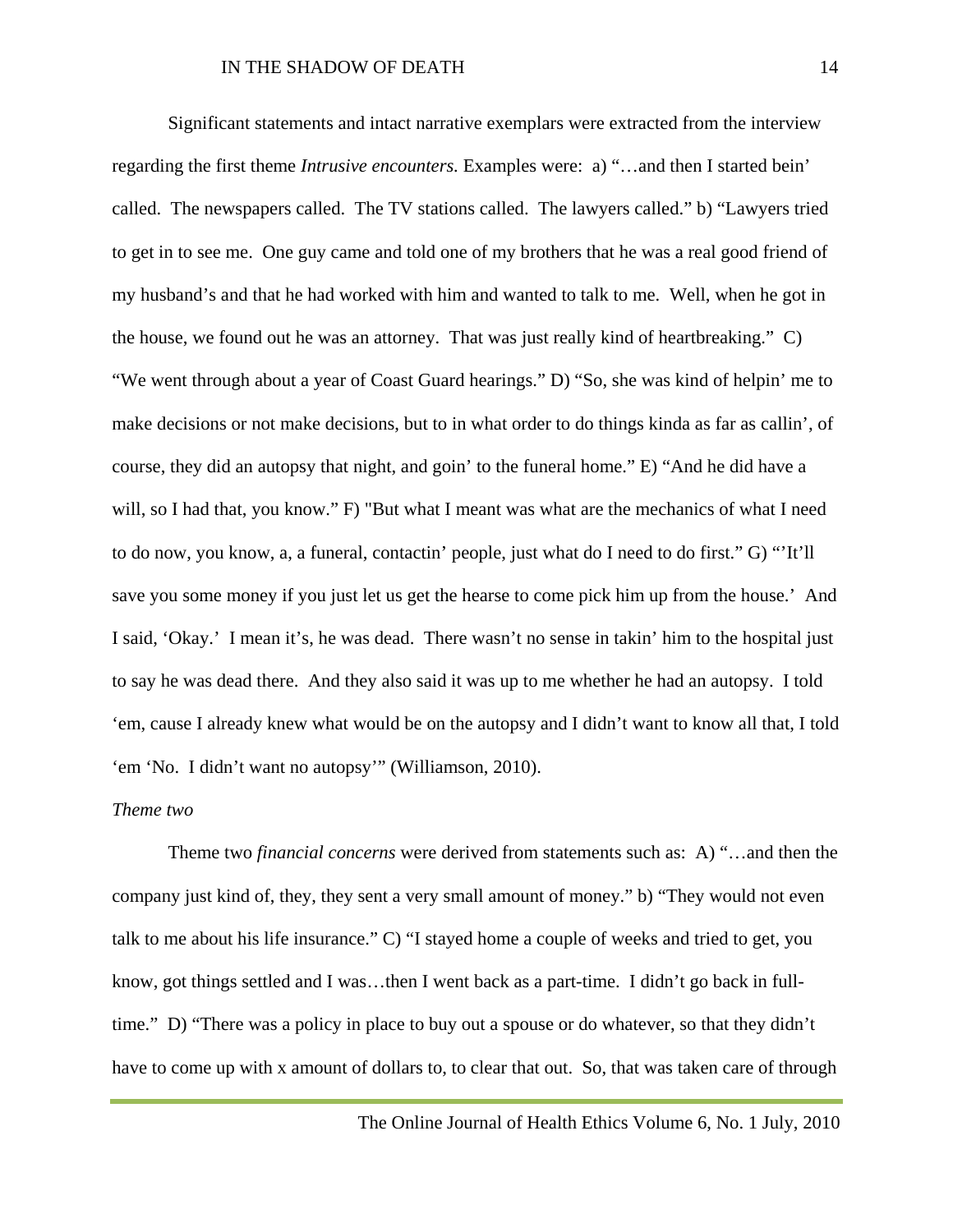them." E) "We was just not makin' enough money, so we was gonna lose our trailer, so we had already moved in with our son, and since I was livin' with him and I had got my new job, I felt like he could let go." (Williamson, 2010)

#### *Theme three*

Health concerns were identified as theme three and are demonstrated by the following examples: A) "I'd lost so much weight and I looked so white, my skin looked so pasty and I thought, 'This is horrible.'" B) "And I remember calling havin' to get something for my gut, you know, I sent my brother-in-law down to pick up my…I said, 'I need something to take to keep me from havin', my gut churnin'.'" C) "And that's when my head started hurtin'. I just thought it was just stress and Mama and everybody was worried." D) "And my blood pressure was so high, I can't even remember now but that was why my head was hurtin'. And the doctor told, he said he was gonna have to put me on some kind of blood pressure long enough to get it back down cause I've never had a problem with it ever since." (Williamson, 2010)

#### *Theme four*

Continuing with the analysis, theme four *conflicts associated with the caregiver role* immerged form the following statements: a) "And I don't know how my son survived. If it had not been for my family... took him and made him do his homework." B) "I went back part-time and it, you know, I was able to be there and do things with the kids and, and not go back into it, you know, 40, 50 hours a week." C) "But on hindsight, I should have taken time off, and I didn't." D) "That was the saving grace for them though, in a way, because they could get back into their routine at school. And I think I thought my saving thing was get, keep my routine going. Go back to work. But, I should have taken more time to let it soak in and think about the reality of it, the long term." E) "But, I think I kind of put things on hold then because I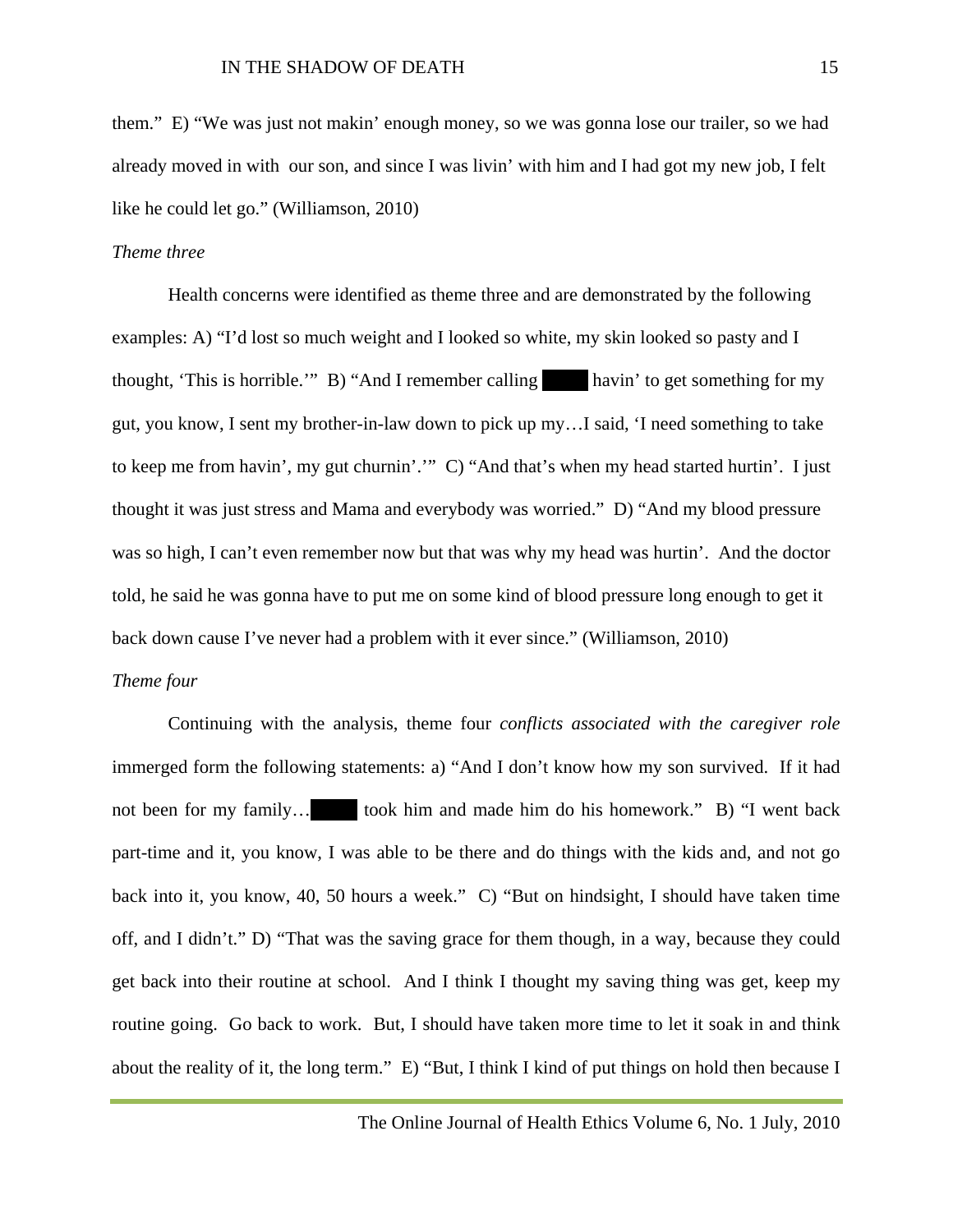was just tryin' to keep things, keep everybody goin', you know." F) "It, it was a blessin' that I knew that my son was not havin' to grieve as a child as I had to grieve as an eight year old child. The minus was he would not have any conscious memories of his dad." G) "Whatever memories he has are memories that we've created for him through pictures and through stories and through videos and so that helped me to know he was okay. You know, at this point, like today, he's not grieving. He's not hurting. That he's okay." H) "I know for me also, my nursing him was my medicine." I) "…and again that's me tryin' to make it right for everybody else, you know, which is like you said what most women do." J) "I told 'em all, (my kids) I said, 'Now, you have your lives to live and I don't expect you to give up your life to come back here just to look after me.'" (Williamson, 2010)

Participants in this study reported that during their most vulnerable periods following the news of the death of their spouse, they felt the most stress from the intrusive encounters of lawyers, newspaper reporters, and legal requirements regarding the disposal of the body in regards to autopsies, funeral arrangements and presence or absence of a will. Along with these responsibilities that had to also oversee the care of children and other family members. Although all participants stated they did rely on the support of friends and family and their faith in God, they expressed the lack of opportunity to just tell their story and have someone listen for who they did not have to "be strong".

Participants in this study reported that their access to care was often complicated by their financial concerns and greater responsibilities juggling work and family needs. Women maintain a particular status in society, in the labor market, and in the family; public policies reinforce and entrench these roles (Estes, 2000). Women play a unique role as society's caregivers. Estes (2000) reported that nearly two thirds of caregivers of the elderly are themselves older women,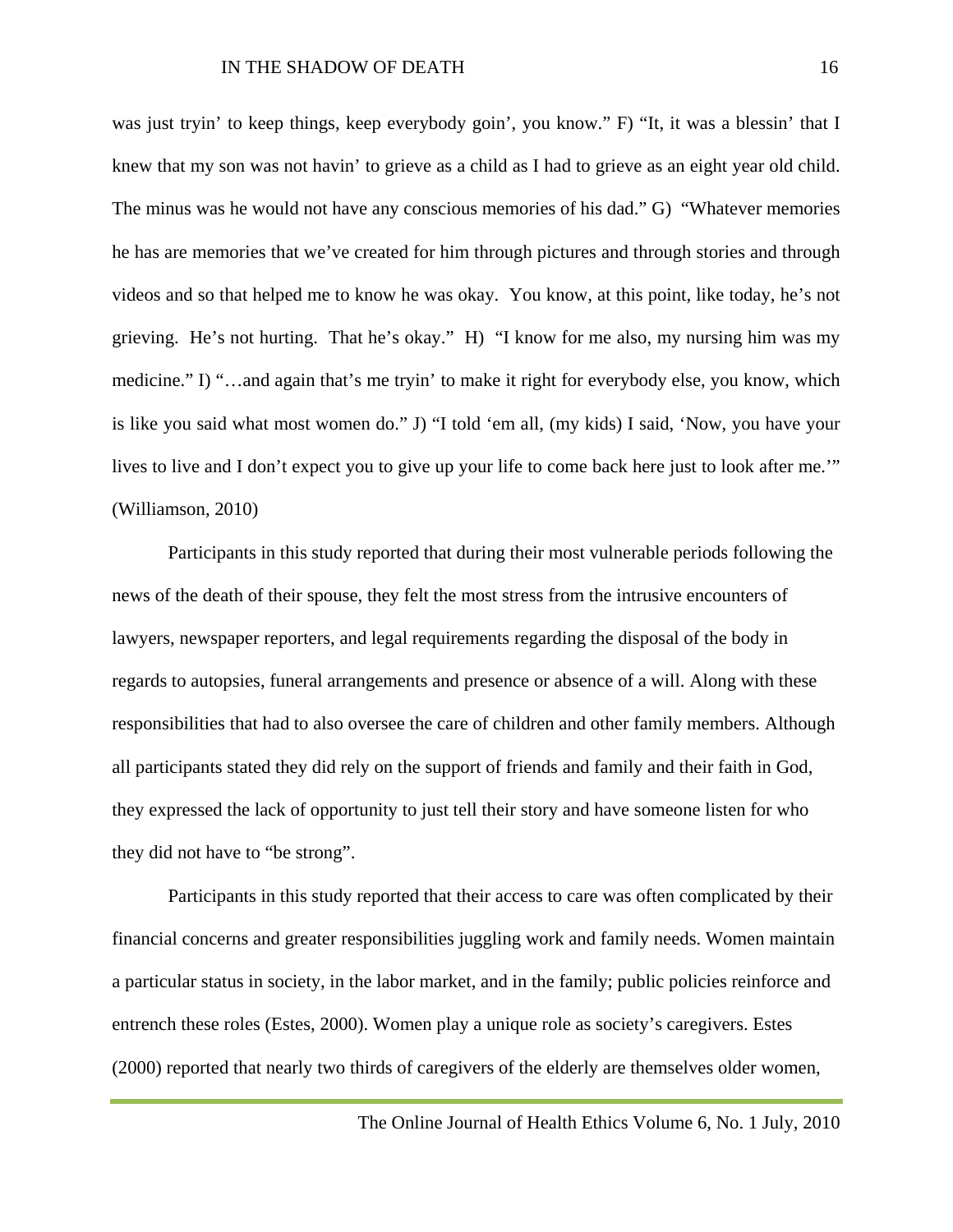many of whom, are caring for both children and older family members. Care- giving is widely accepted as a woman's issue. It reflects some of what is best about being a woman: compassion and concern for others as demonstrated by Gilligan's theory of moral development.

#### **Implications for Nursing Theory, Practice and Research**

Further study is needed to identify: (1) Long term preventive strategies which develop a culture of caring for the bereaved individual, (2) short-term interventions which support and help those who through misfortune and tragedy find their own resources depleted.

Perhaps the most important contribution of this article is that of being able to describe from a narrative perspective the unfolding patterns and underlying meanings of mid-life widows' grief reaction in a manner that has not been possible in previous studies. Patterns, as reported by Carper (1978) are "characteristic ways of thinking about phenomena and are distinguished according to logical type of meaning." (p. 13). Using ethically sound selection criteria based on individual readiness for participation in research, studies could be done in the early stages of bereavement that would allow nurses to bear witness to the unfolding patterns of bereavement as they occur from the participants own perspective. Through practice and research nurses could create a 'critical mass' of personnel with knowledge and skills to improve the quality of care and an *ethic of care* and support for those who are undergoing transition or grieving using as data the stories of women as they are experiencing them.

#### **Recommendations for Future Studies**

Nurses have a unique opportunity during the immediate bereavement period to demonstrate the type of caring that is not only the kind of attentiveness given to perform the scheduled interventions, but rather the attention bestowed on another person at the right time and place, something that is very different from the instrumental-technological attention and it's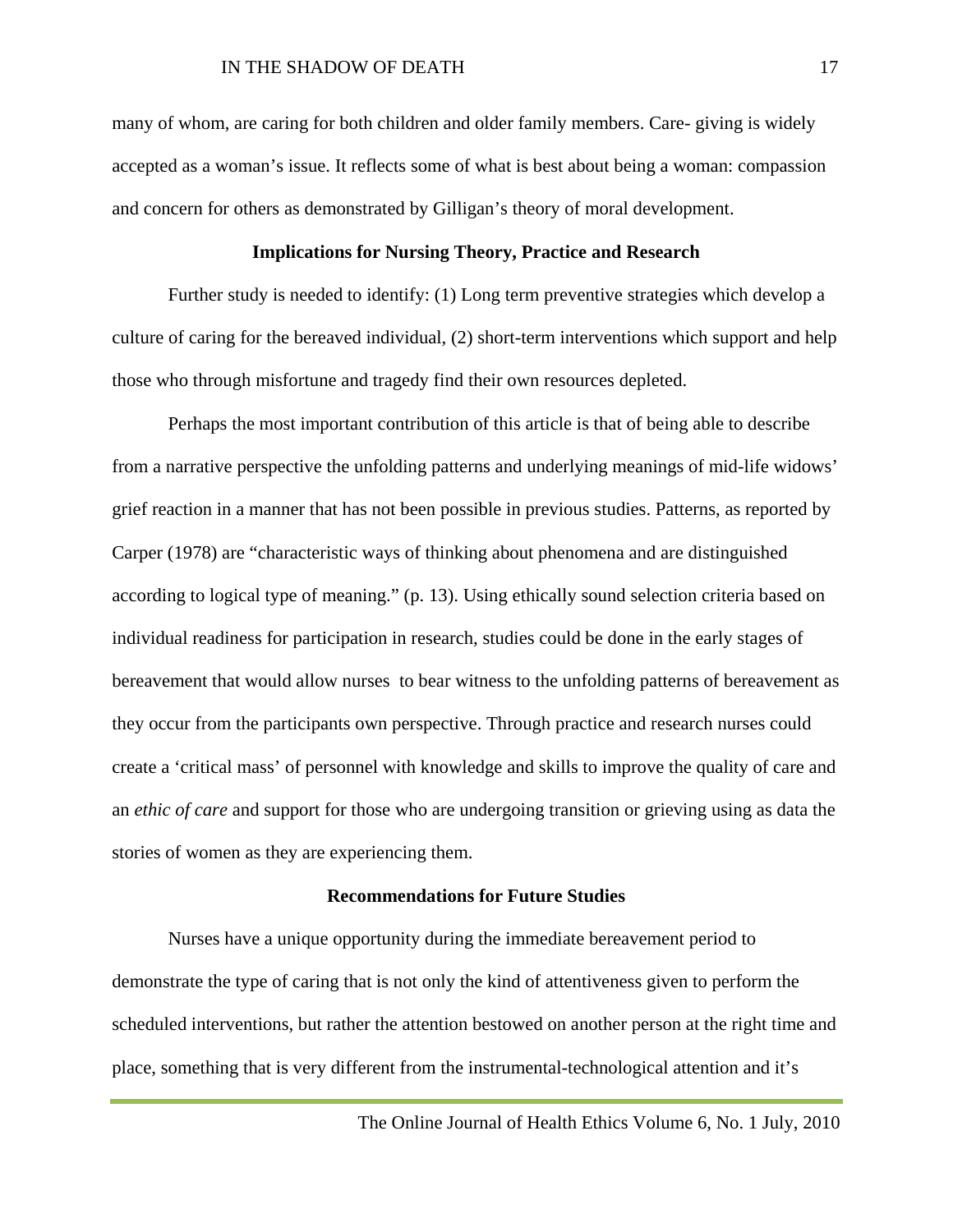"doing only what is necessary" philosophy. Nurses working from the phenomenological perspective are in a unique position to describe the meaning of loss after the sudden death of a spouse using the widow's own words immediately after the loss.

#### **Conclusion**

The needs of those bereaved by death should be a major concern for all health care professionals. The total cost of these unmet needs from human suffering, chronic health problems, and economic losses is incalculable according to Young (1998). As discussed earlier, grief and bereavement issues affect everyone who lives long enough and surface once pathology has occurred. Findings from this research study indicate that bereavement is a critical life event that has the potential for positive as well as negative effects. The cumulative impact, individually and socially, of unresolved and unexpressed grief is a major contribution to the levels of mental illness in the community. Although there is discourse about which way to proceed with this investigation the limitations are acknowledged. The intentions behind the assumptions that earlier connections in a nurse-patient relationship and the hope that this work makes a constructive contribution to the realization that health care policies regarding women's health issues need to be revised.

In the phenomenological perspective much emphasis is placed on the valuing of personal experience. The larger study details rich and moving accounts of individual's experience of loss and suffering. It is imperative that nurses attend to the immediacy and urgency of this experience, using theory to illuminate their understanding and frame their response. Nurses must resist the temptation to neatly categorize such experiences into a normative mould. They respect and draw upon each experience, including those recounted in literature, acknowledging the rights and responsibilities of both the bereaved as well as the nurse in the ethic of caring.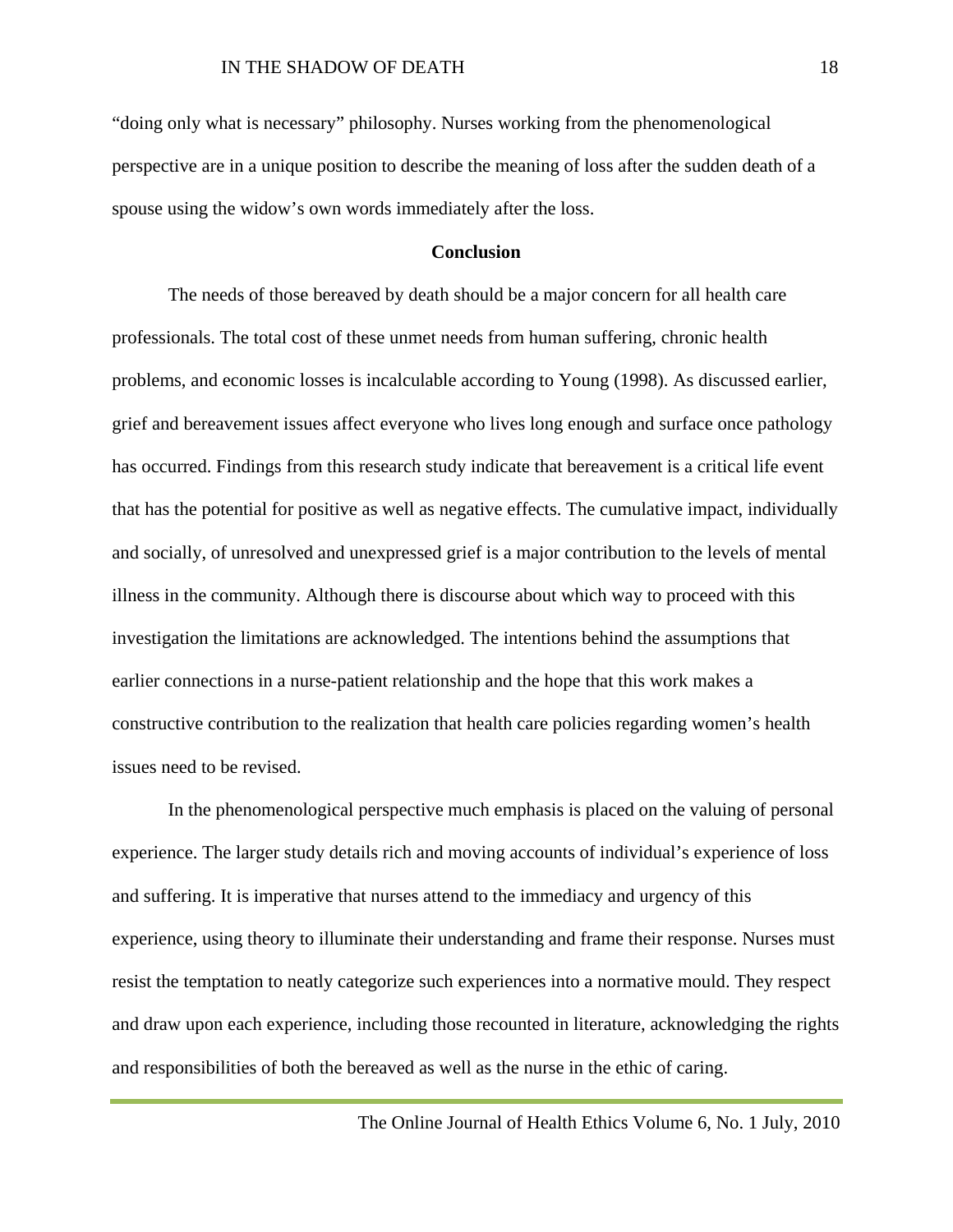#### **References**

- American Nurses Association (2004). *Nursing Scope & Standards of Practice.* Washington DC: Nursebooks.org
- American Psychiatric Association. (2000). *Diagnostic and statistical manual of mental*   $disorders$ - $TR$  ( $4<sup>th</sup>$  ed.). Washington, DC: Author
- Benner, P. (1984). *From novice to expert: Excellence and power in clinical nursing practice.*  Menlo Park, CA: Addison-Wesley.
- Burns, N., & Grove, S. (1997). *Practice of nursing research: Conduct, critique and utilization.*  St. Lewis: Elsevier.
- Burkhauser, R., & Smeeding, T., (1994). Social Security Reform: A Budget Neutral Approach to Reducing Older Women's Disproportionate Risk of poverty, Syracuse: Syracuse University Press.
- Caplan, G. (1990). Loss, stress, and mental health. *Community Mental Health Journal,* 26, 27- 48.
- Carper, B. (1978). Fundamental patterns of knowing in nursing. *Advances in Nursing Science,* 1, 13-23.
- Douglas, D. (2004). The lived experience of loss: A phenomenological study. *Journal of the American Psychiatric Nurses Association.* 10. 24-32.

Edelman, C. & Mandle, C., (2002). *Health promotion throughout the lifespan.* St. Louis: Mosby.

- Estes, C. (2000). From gender to the political economy of ageing. *The European Journal of Social Quality,* 2 (1).
- Holmes, T., & Rahe, R., (1967). The social readjustment rating scale. *Journal of psychometric Research,* 11*,* 213-218.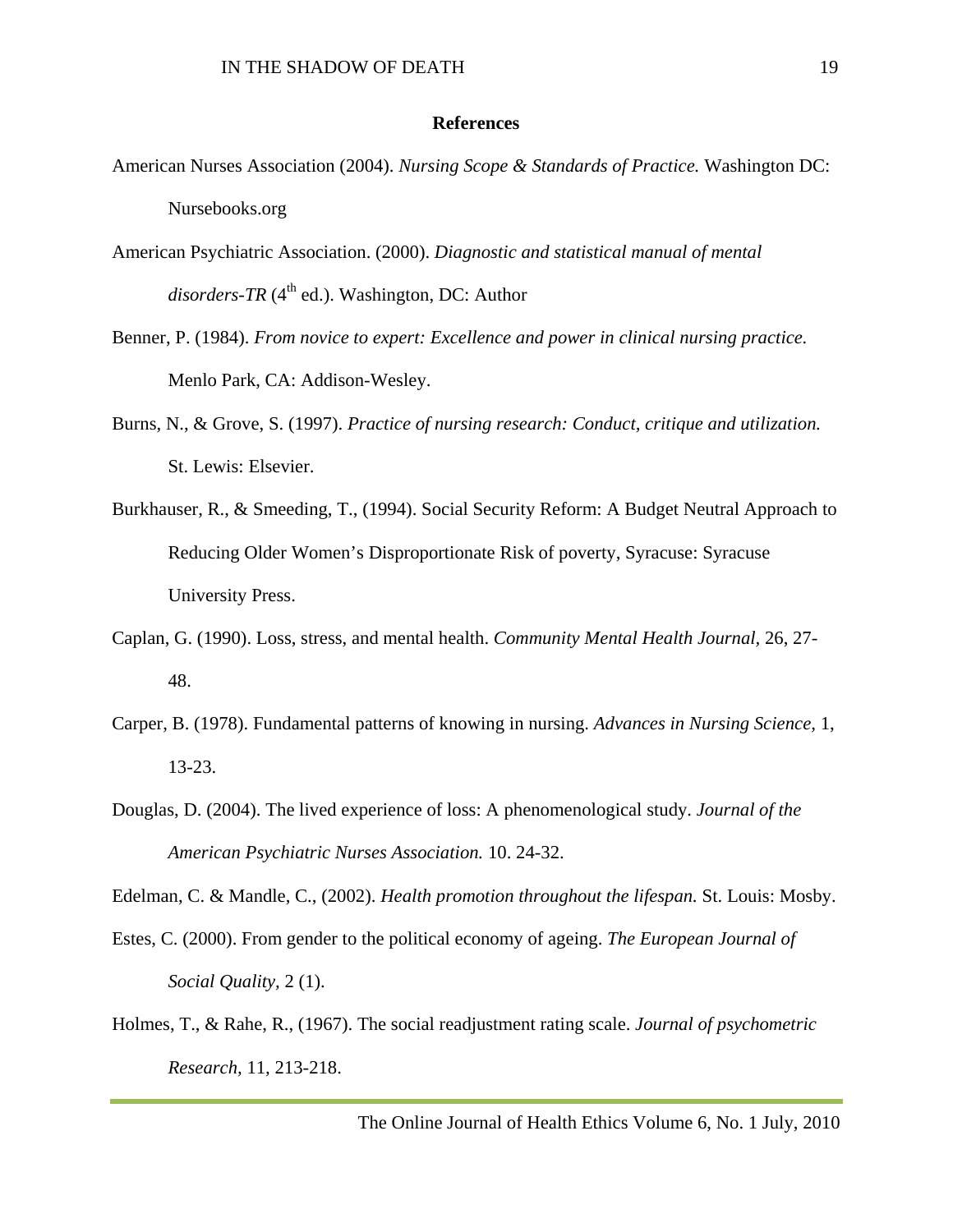- Kaslow, F. (2004). Death of one's partner: The anticipation and the reality. *Professional Psychology: Research and Practice,* 35, 227-233.
- Lee, P., & Estes. C., (1997). The Nation's Health ( $7<sup>th</sup>$  ed.). Boston, MA: Jones and Bartlett.
- Lindermann, E. (1944). Symptomatology and management of acute grief. *American Journal of Psychiatry,* 101*,* 141-148.
- Lundin, T. (1984). Morbidity following sudden and unexpected bereavement. *British Journal of Psychiatry, 144,* 84-88.
- Merleau-Ponty, M. (1962). *Phenomenology of perception*. New York: The Humanities Press
- Miller, B., & McGown, A. (1997). Bereavement: theoretical perspectives and adaptation. *The American Journal of Hospice and Palliative Care, Canberra, Australia,* 156-174.
- Munhall, P. L., (2007*). Nursing Research: A qualitative perspective*. Sudbury MA: Jones and Bartlett.
- Newman, M. A., (1994). *Health as expanding consciousness*. (2nd ed.). Sudbury: Jones and Bartlett (NLN Press)
- Newman, M. A., (1997). Evolution of the theory of health as expanding consciousness. *Nursing Science Quarterly*, 10, 22-25.
- Newman, M. A., (2008). *Transforming presence: The difference that nursing makes.*  Philadelphia: F. A. Davis Company.

Parks, C. M., & Weiss, R. S. (1983). *Recovery from bereavement*. New York: Basic Books.

- Polit, D., & Beck, C. (2004). *Nursing research principles and practice* (7 ed.). Philadelphia, PA: Lippincott Williams and Wilkins.
- Sanders, C. M. (1980-1981). Comparison of younger and older widows in bereavement outcome. *Omega, 11,* 217-232.